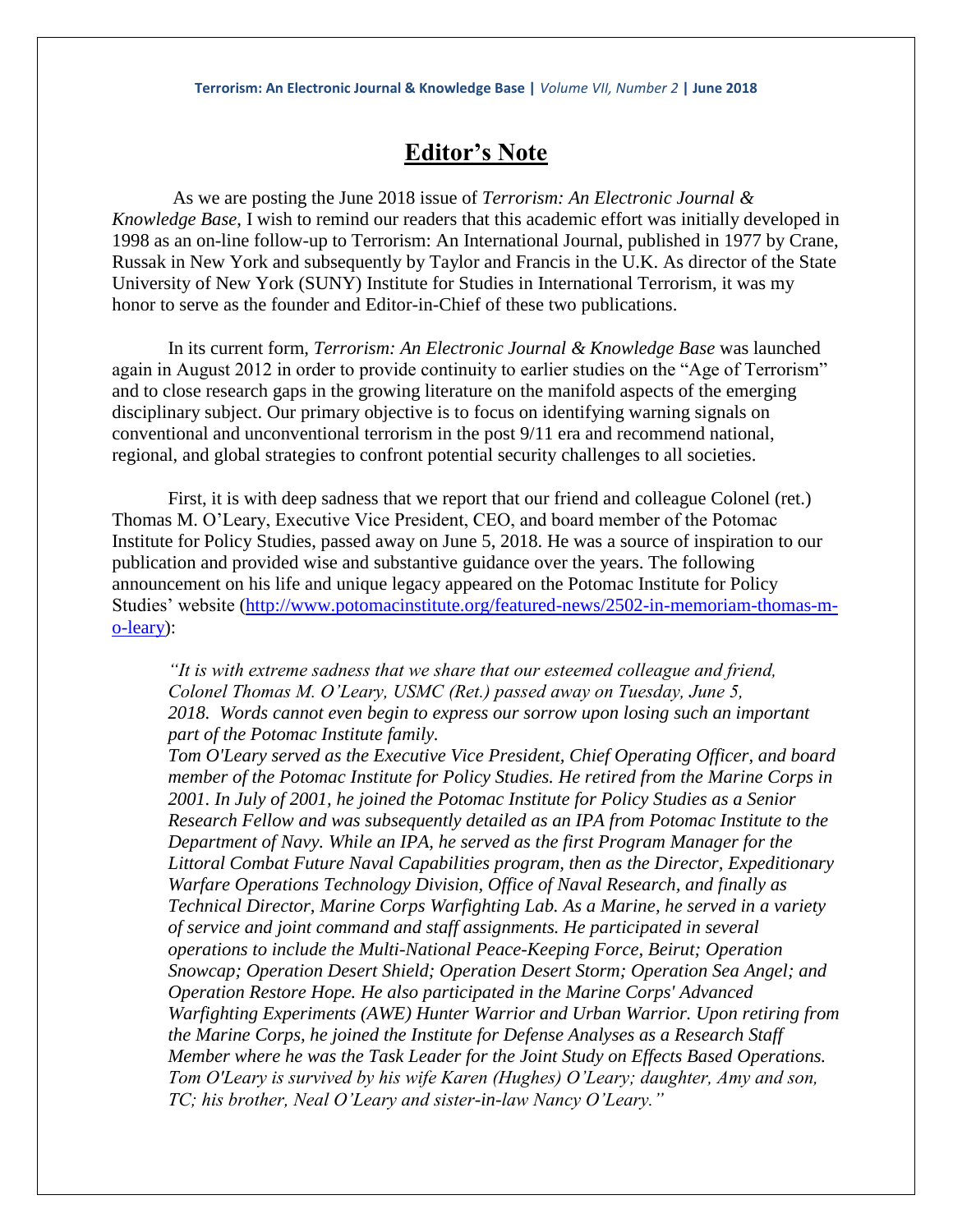## **Terrorism: An Electronic Journal & Knowledge Base |** *Volume VII, Number 2* **| June 2018**

Second, this issue consists of selected presentations by invited speakers from both public and private sectors that were delivered at several seminars held in 2018. The leading publication of this issue draws from the special seminar on "Punctuated Equilibria Paradigm and Security in the Modern World", that was held in February 27, 2018 at the Potomac Institute for Policy Studies. This event was co-sponsored by the Potomac Institute for Policy Studies, the Inter-University Center for Terrorism Studies, the Embassy of the Czech Republic in Washington D.C., Charles University in Prague, and the Chief of Staff of the Czech Armed Forces. Speakers included Professor Miroslav Barta, Professor of Egyptology at Charles University; Professor Martin Kovar, and Vice-Rector for Public Affairs at Charles University; Brigadier General Karel Rehka, Multinational Division North East Deputy Commander in Elblag, Poland; and Lieutenant Colonel Otakar Foltyn, Special Forces Directorate, General Staff of the Armed Forces. The event was moderated by Professor Yonah Alexander, Director of the Inter-University Center for Terrorism Studies. Welcoming and closing remarks were provided by General Alfred Gray, Twenty-Ninth Commandant of the United States Marine Corps, Senior Fellow and Chairman of the Board of Regents, Potomac Institute for Policy Studies; and Colonel Tom O'Leary, USMC (ret.), Executive Vice President and COO, Potomac Institute for Policy Studies.

Other selected seminar proceedings included in this issue were co-sponsored by: The Potomac Institute for Policy Studies, the Inter-University Center for Terrorism Studies, the International Law Institute, and The University of Virginia School of Law. The March , 2018 event on "Balkan Security Challenges: Past Lessons and Future Outlook" offers presentations by Ambassador Floreta Faber, Embassy of Albania; Ambassador Nebojša N. Kaluđerović, Embassy of Montenegro; and Richard Prosen, Office of European Security Political, and Military Affairs (EUR/RPM), U.S. Department of State.

The April 30, 2018 event, "Combating Terrorism: National, Regional, and Global Lessons for the Next Decade and Beyond", held at the National Press Club featured presentations by The Honorable Guy Roberts, Assistant Secretary of Defense for Nuclear, Chemical, and Biological Defense Programs; Professor Rita Colwell, Distinguished University Professor at the University of Maryland, College Park and the Johns Hopkins University Bloomberg School of Public Health and Senior Fellow at Potomac Institute for Policy Studies; Carl Gershman, President of the National Endowment for Democracy and formerly Senior Counselor to the United States Representative to the United Nations; and Professor Marvin Kalb, Edward R. Murrow Professor Emeritus at Harvard University's Kennedy School of Government, senior advisor to the Pulitzer Center on Crisis Reporting, and nonresident senior fellow at the Brookings Institution.

The Event on "The Mystery of Mother Russia", featured Professor Marvin Kalb in honor of his book, The Year I was Peter the Great, published in 2017 and was held on June 25, 2018 at the International Law Institute.

A special commentary on "Preparing Diplomats for the Long War" was authored by Ambassador (ret.) Charles Ray, former US Ambassador to Cambodia and Zimbabwe, and Deputy Assistant Secretary of Defense for POW/Missing Personnel Affairs.